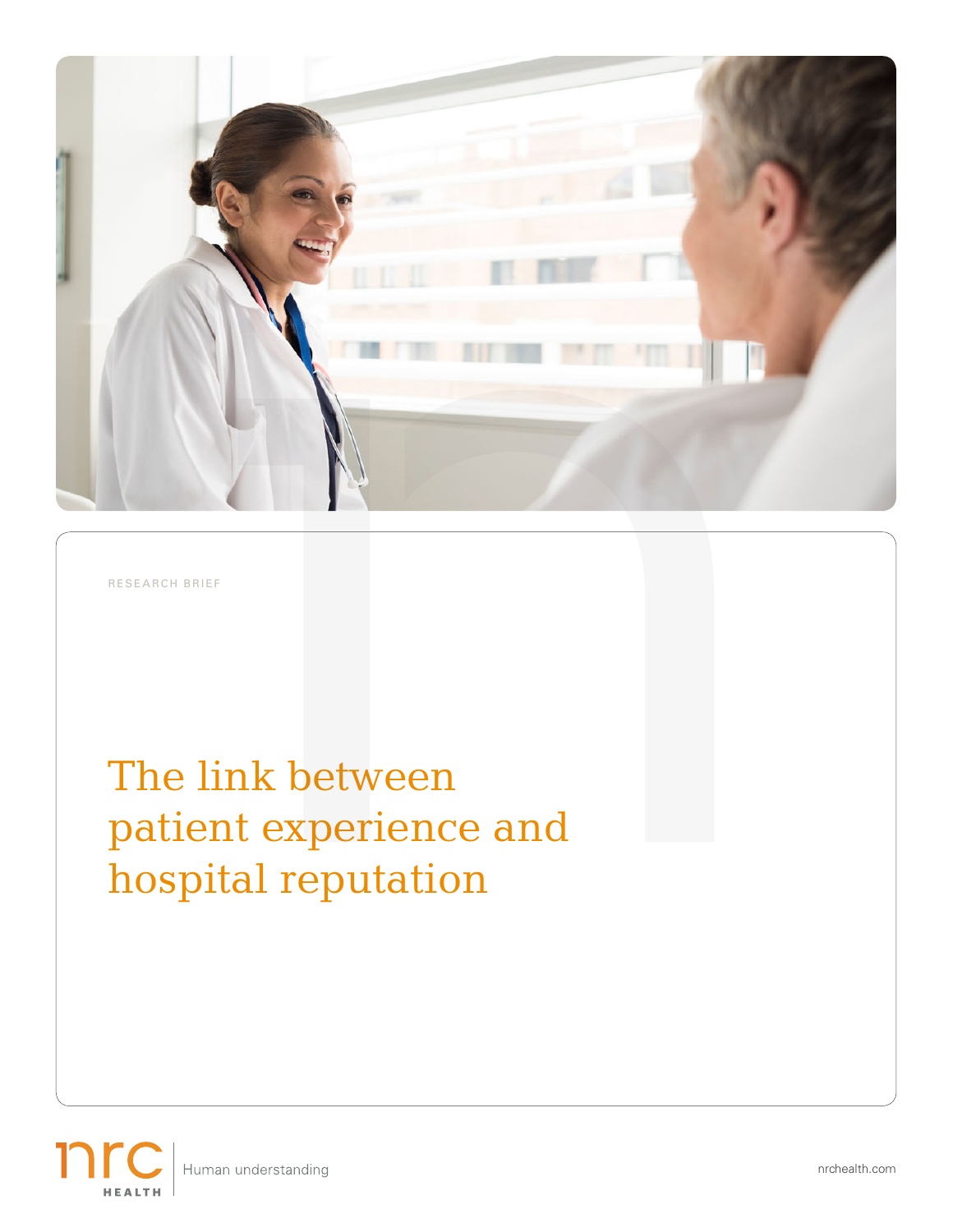## Background

Hospitals and health systems across the United States are focusing increased effort on the delivery of a superior patient experience, and with good reason. The provision of top-notch patient care translates to tangible benefits to both patients and their families, as well as to the healthcare facility itself.

Research has shown that facilities delivering care rated highly by their patients have better patient health outcomes including lower readmission rates (Bardach, Asteria-Peñaloza, Boscardin, & Dudley, 2012, Boulding, Glickman, Manary, Schulman, & Staelin, 2011) and lower mortality rates (Bardach, et al., 2012, Glickman et al., 2010). Patient experience also has monetary impacts for the healthcare facility, with Medicare reimbursement rates being adjusted based partly on patient experience as part of the Value Based Purchasing Program (Centers for Medicare and Medicaid Services, 2013). Beyond these established correlates of patient experience, however, we consider whether there is a clear relationship between patient experience and the less tangible outcome of hospital reputation. We find that patient experience ratings are indeed significantly related to hospital reputation within the marketplace.

In other words, the caliber of the patient experience being provided within the four walls of a hospital is related to the opinions and perceptions held by the general population of consumers within the community.



We examine whether and to what degree hospital reputation is explained by patient experience. Patients leave the healthcare setting with opinions about the care they received, and then share those opinions with others. Regardless if opinions are shared via traditional word-of-mouth, various social media outlets, or through a more structured online quality rating website, the effect can be powerful in shaping the reputation of a hospital.

As consumers of healthcare become progressively more informed about their options, and increasingly empowered to make their own healthcare decisions, hospital reputation

### **ABOUT NRC HEALTH MARKET INSIGHTS:**

Market Insights, a consumer perception solution, collects information from approximately 270,000 healthcare consumers annually. The nationwide online survey asks respondents about their healthcare opinions, preferences, and behaviors. Because respondents in this vast database are not limited to only those who have had a direct hospital experience, but rather include a cross-section of the population as a whole, we're able to explore the thoughts and behaviors of consumers in general. These respondents have formed opinions about their healthcare options through a variety of sources, including past experience, marketing/media, or word-of-mouth. Within this online survey, hospital reputation is measured, in part, through a series of unaided questions asking respondents to name the hospital that comes to mind when they think of various quality and image factors such as "best doctors" or "best overall quality."

has become an integral part of the hospital selection process. In fact, among the almost 270,000 consumers participating in the 2012 Market Insights survey fielded nationwide by NRC Health, approximately 87% (top-two box score) indicated that reputation is important when selecting a hospital *(see Figure 1)*.

### **Importance of hospital reputation when selecting a hospital for a planned overnight stay**



Source: NRC Health, Market Insights Survey 2012, n = 268,164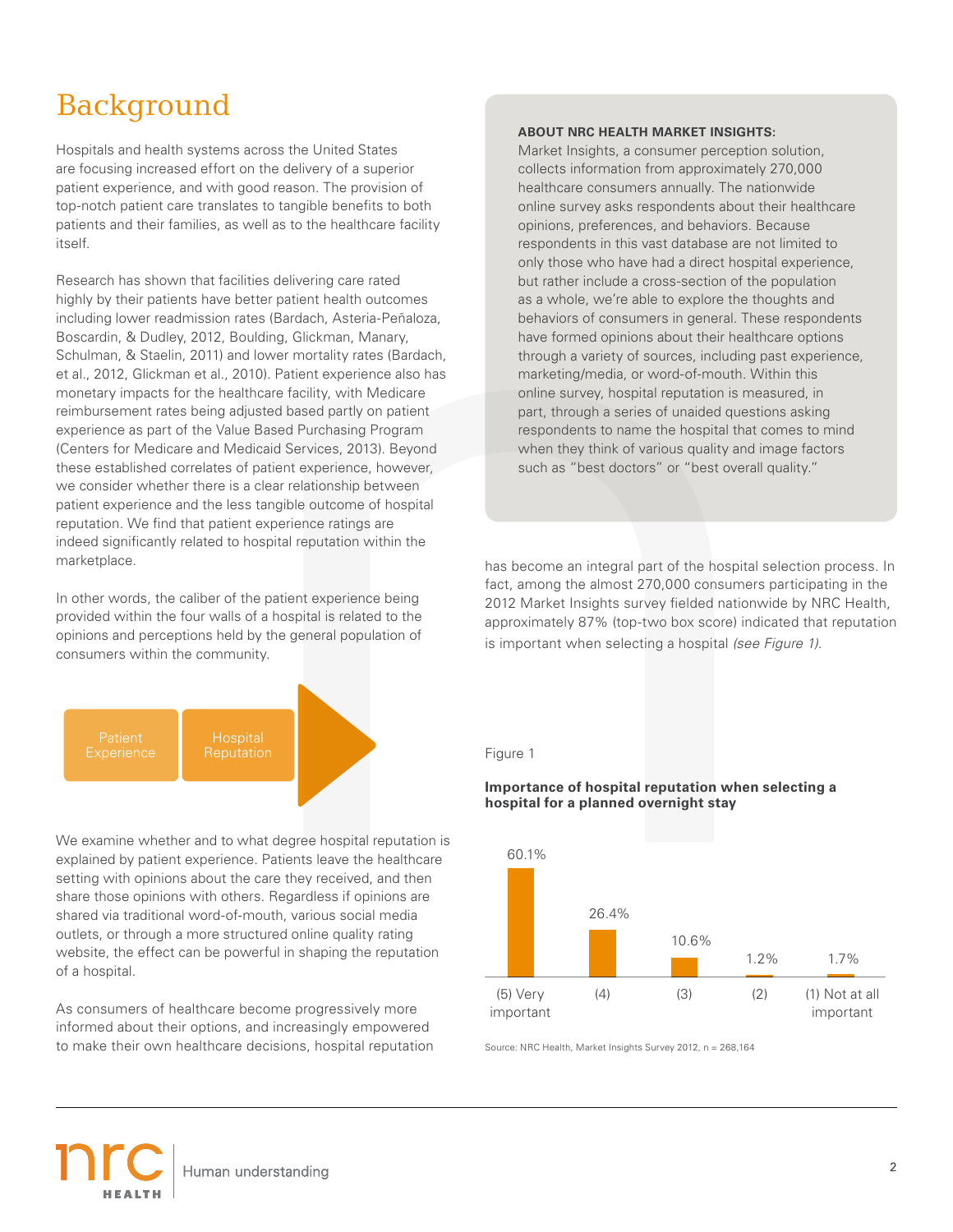### **METHODS**

### **Data Sources**

Our analysis leverages two disparate data sets: one measuring hospital reputation among the general population, and another measuring patient experience among discharged patients. Both of these data sets have been aggregated to provide measurements at the facility level.



Approximately 1,200 Facilities Nationwide

Reputation, recognized as consumer perception, was measured using data collected through the Market Insights survey. Respondents were panelists nationwide, who may or may not have ever had a hospital experience. Number of mentions per facility on each of the quality and image metrics was converted to a percentage of the total and then transformed into a nationwide percentile ranking.

Patient experience was measured using publicly available HCAHPS data,<sup>1</sup> which contains patient ratings of thousands of hospitals nationwide. Specifically, two HCAHPS metrics were utilized: "Overall Hospital Rating" and "Recommend Hospital." In the "Overall Hospital Rating" measure, patients are asked to rate the hospital on a scale of 0 to 10 with 0 being the worst and 10 being the best. The top-two box score (i.e., the percentage of respondents who rated the hospital as a 9 or a 10) was then converted to a percentile ranking for analysis. Within the "Recommend Hospital" measure, patients are asked if they would recommend the hospital to friends or family. The top-box score (i.e., the percentage of respondents who said "definitely yes") was also converted to a percentile ranking for analysis.

The two data sets were linked together at the facility level. After restricting the sample to include only those facilities with the most robust data (100 or more annual HCAHPS returns, valid bed size data gathered from Billian's HealthData, and at least 50 annual consumer perception mentions), the remaining nationwide sample included approximately 1,200 facilities.

Publicly available HCAHPS scores are released quarterly and contain a rolling 12 months of data. The current analysis uses HCAHPS scores for discharge dates between January 2009 and December 2009. The Market Insights survey is conducted continuously among approximately 22,000 respondents per month (approximately 270,000 respondents annually) with refreshed data points available monthly. Because of this flexibility, several different time period views of reputation data were leveraged within this study. The time periods used are noted below.

### **RESULTS**

### **Relationship and Top Correlates**

We calculated partial Pearson's correlations, controlling for bed size, between key reputation indicators and the two global HCAHPS measures, "Recommend the Hospital" and "Overall Hospital Rating." Results of correlation analyses indicate that patient experience and hospital reputation are, in fact, positively and significantly related. Those facilities with high patient experience scores also tend to score highly on reputation metrics.

The top five reputation metrics most strongly related to patient experience are listed in Table 1. Metrics topping this list tend to be related to comfort and safety. Hospitals scoring highly on "Most Personalized Care" among consumers also tend to score highly on "Recommend Hospital" among discharged patients. Similarly, facilities ranking highly on the reputation metrics around accommodations, safety, nurses, and quality among consumers also tend to be rated highly among discharged patients. For a complete list of reputation metrics and their relation to HCAHPS scores, see Appendix A.

It is interesting to note that among an analysis of 3 million HCAHPS surveys completed from patients discharged between July 2011 and June 2012, patient-level correlations or key drivers indicated that "Communication with Nurses" had the strongest relationship to both "Overall Hospital Rating" and "Recommend Hospital" (HCAHPS, 2013). This coincides with our findings in which the reputation metric "Best Nurses" was found to be one of the strongest correlates of the two global HCAHPS metrics.

<sup>1</sup> HCAHPS is the Hospital Consumer Assessment of Healthcare Providers and Systems.

Available for download at from the Hospital Compare website http://www.hospitalcompare.hhs.gov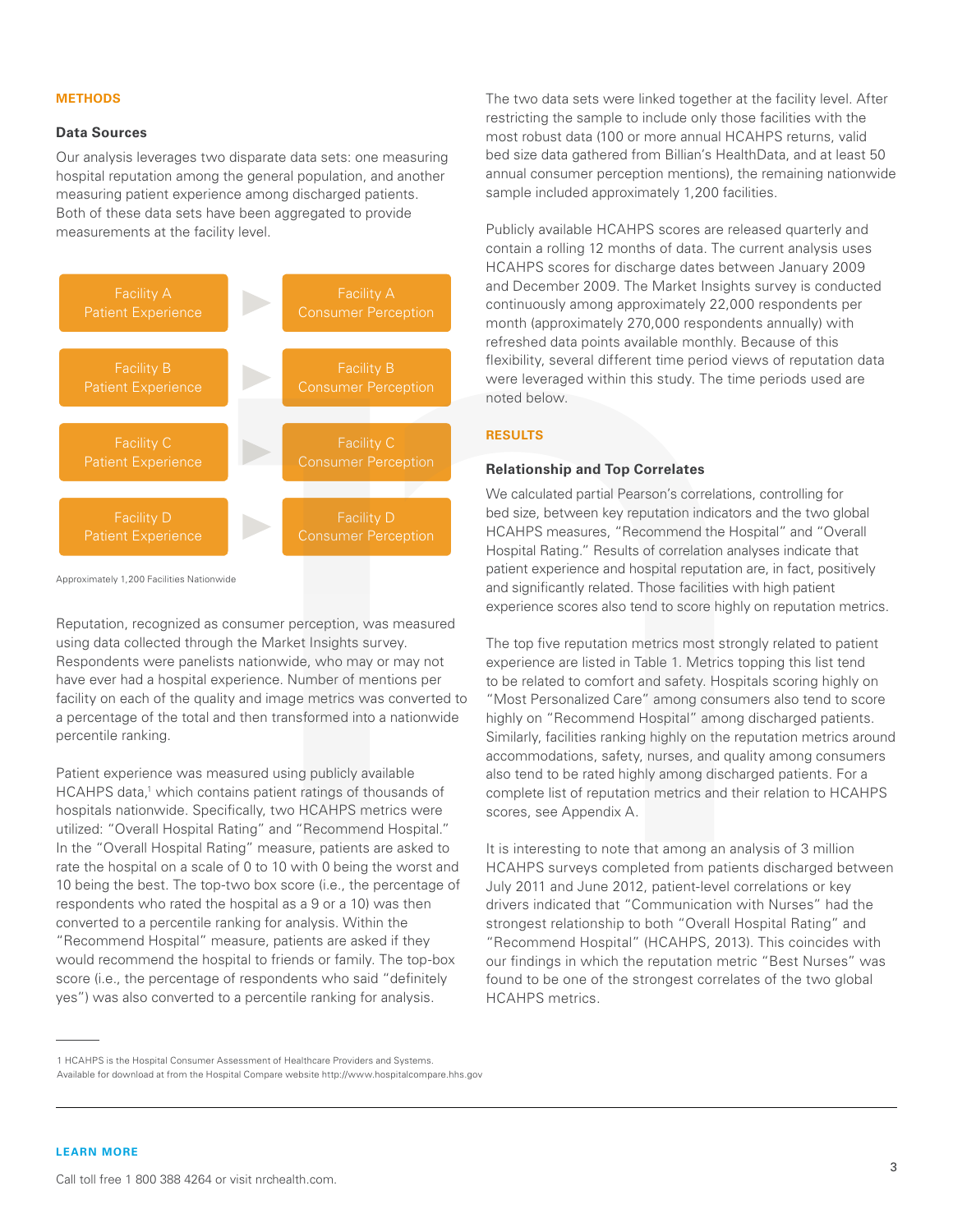### **Top Consumer Perception Correlates with Patient Experience**

| <b>MARKET INSIGHTS</b><br><b>REPUTATION METRIC</b> | <b>CORRELATION TO HCAHPS</b><br>"OVERALL HOSPITAL RATING" | <b>CORRELATION TO HCAHPS</b><br>"RECOMMEND HOSPITAL" |
|----------------------------------------------------|-----------------------------------------------------------|------------------------------------------------------|
| Most Personalized Care                             | $.36***$                                                  | $.41***$                                             |
| <b>Best Accommodations</b>                         | $.35***$                                                  | $.40***$                                             |
| <b>Highest Patient Safety</b>                      | $.35***$                                                  | $.40***$                                             |
| <b>Best Nurses</b>                                 | $.34***$                                                  | $.39***$                                             |
| <b>Best Overall Quality</b>                        | $.33***$                                                  | $.37***$                                             |

*\*\*\* p < .001*

Nurse care is of paramount importance to patients and consumers alike. "Nurse Communication" is related to global hospital experience among patients, and hospitals that score highly on global hospital experience metrics also tend to score highly on "Best Nurses" among consumers.



relationship indicates that the quality of the patient experience being administered in a hospital today is significantly related to the reputation of that hospital six months from now.



Given the strong correlations, it's plausible that great nurse communication may lead to a great overall hospital experience among patients. It's also plausible that those patients then leave the hospital, sharing rave reviews about the nurse care they received, thus proliferating this reputation in the marketplace. In this way, the impact of nursing care can be seen in both global HCAHPS ratings and in hospital reputation.

### **Lag Time**

It takes time for consumer perceptions to form and change, and there is evidence of lag-time in the relationship between patient experience and hospital reputation. While correlations were found to be significant when measured concurrently as well as at all other time periods, they tend to be slightly stronger when patient experience measurements at Time 1 (January – December 2009) are compared with reputation measurements at Time 2, approximately six months later (July 2009 – June 2010). This lag

### **The Power of Low Quality Patient Experience**

Although the patient experience/reputation relationship is significant at both high and low levels of patient experience, it is stronger and more tightly clustered at low levels of patient experience (i.e., patient experience is more "predictive" at low levels than it is at high levels). When we isolated those facilities with below average patient experience scores, almost 80% of them also garnered below average reputation scores, while only 55% of facilities with above average patient experience scores garnered above average reputation scores *(see Figure 2)*.

Patients may be more likely to share opinions about poor patient experiences, or perhaps consumers are more likely to remember (and be influenced by) reviews that show healthcare facilities in a poor light; whatever the reason, poor quality patient experience is well-known in the marketplace. This is in line with previous research showing that consumers were more often able to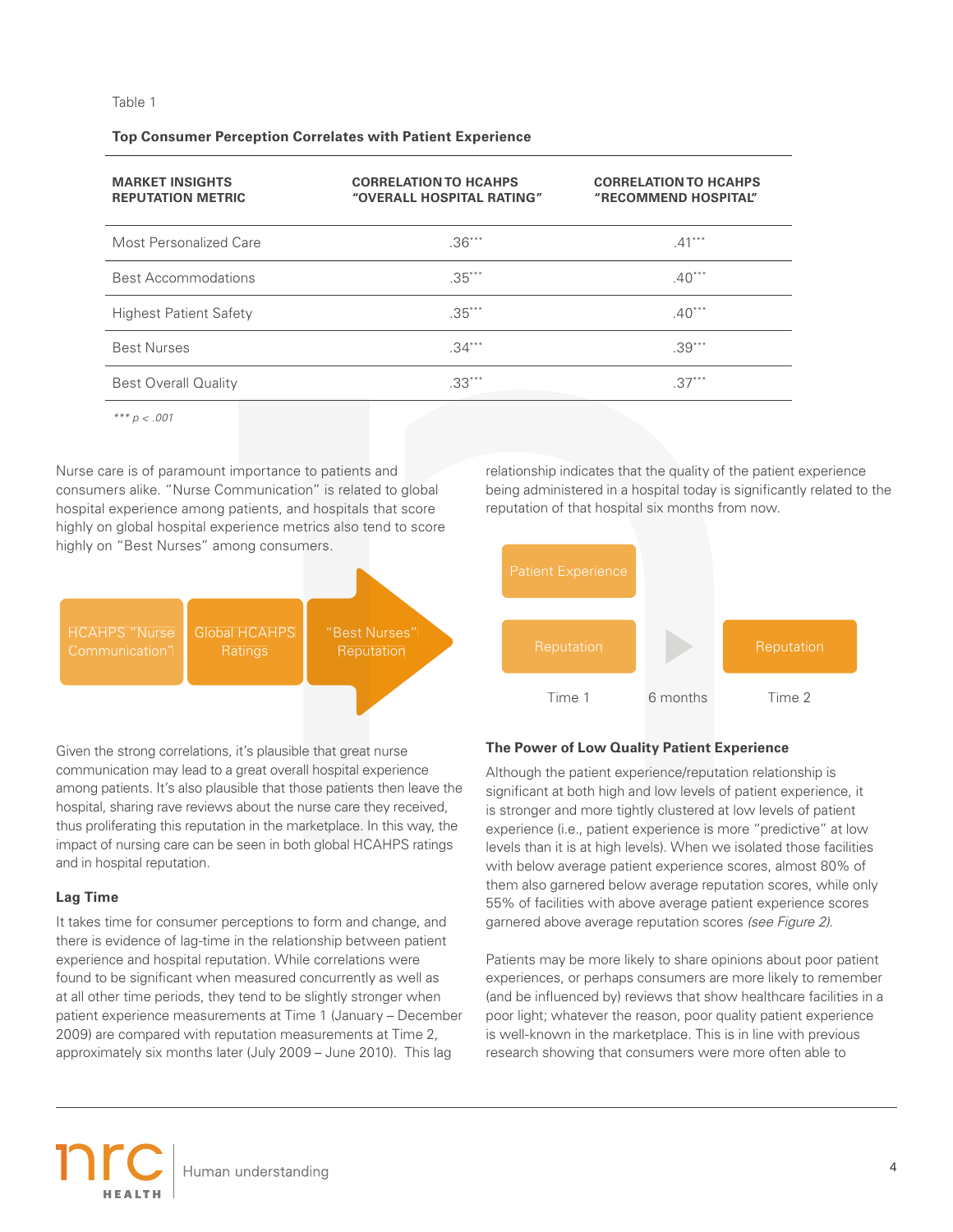correctly identify low performing hospitals than high performing hospitals two months after viewing a quality report, and that this relationship persisted even when resurveyed two years later (Hibbard, Stockard, & Tusler, 2005).

### Figure 2

**Facilities with low patient experience scores are four times more likely to have poor reputation scores.** 



### Conclusions and Next Steps

### **Patient Experience Matters**

Our research indicates that there is a link between patient experience and hospital reputation (especially for hospitals with below average levels of patient experience) and that this relationship is strongest when reputation is measured six months later.

As patients make their way through the healthcare landscape and have experiences within healthcare facilities, they form opinions about the care they have received. They may be asked to share these opinions through an HCAHPS survey or may voice their opinion using a commercial rating website (e.g., Yelp.com, Angie's List). The less observable outcome is that these same consumers are also out in the world talking about their healthcare experiences with others in the marketplace. The potential result is that their own patient experience becomes the voice of experience shaping the thoughts and opinions of others who may have never been a patient. Former patients can be your strongest advocates or your most vocal detractors, and what people say about your hospital is influential and important.

Former patients can be your strongest advocates or your most vocal detractors, and what people say about your hospital is influential and important.

Consumers are developing a more sophisticated awareness of quality across all industries, and patients within the healthcare arena are no exception. Recent research has found that HCAHPS ratings tend to correlate positively with clinical adherence to treatment guidelines (Jha, Orav, Zheng & Epstein, 2008), and that consumers tend to select hospitals that have high clinical quality scores, even before the scores are publicized (Jung, Feldman & Scanlon, 2011). This lends further credence to the idea that patients tend to be fairly accurate in their assessments of quality despite a lack of medical and clinical training, and also supports our findings regarding the power of personal recommendations and word-of-mouth.

Additionally, support has been found for a relationship between HCAHPS scores and online hospital ratings on Yelp.com (a commercial website allowing consumers to rate various products and services, including physicians and hospitals) (Bardach et al., 2012). While Hospital Compare<sup>2</sup> has relatively limited usage with only 4.7% of Americans reporting ever visiting the site (Market Insights, 2013), Yelp.com reports 63 million visitors each month. This represents yet another way in which patient experience may translate into hospital reputation or consumer perception.

In short, what happens within a healthcare facility today may impact the reputation of that facility six months from now; even among those who have never had any direct healthcare experience. This is more true now than ever in the age of social media. Former patients have always shared their opinions about their healthcare experiences, but their voices are now amplified through the use of social media. Recent research shows *(see Figure 3)* that when using social media for health information, 27% are asking for recommendations, 20% are rating the quality of care they've received, and 27% are sharing stories about their healthcare experiences (Market Insights, July 2012 – July 2013). Social media and online quality ratings websites have become a trusted source of information. According to results of Nielsen's Global Online Consumer Survey, 90% of consumers online trust recommendations from people that they know; and approximately 70% trust the opinions of people that they do not know (Nielsen, 2009).

<sup>2</sup> Hospital Compare is a service hosted by Medicare.gov through which the public can access HCAHPS information as well as other information about the quality of care at Medicare-certified hospitals nationwide. http://www.medicare.gov/hospitalcompare/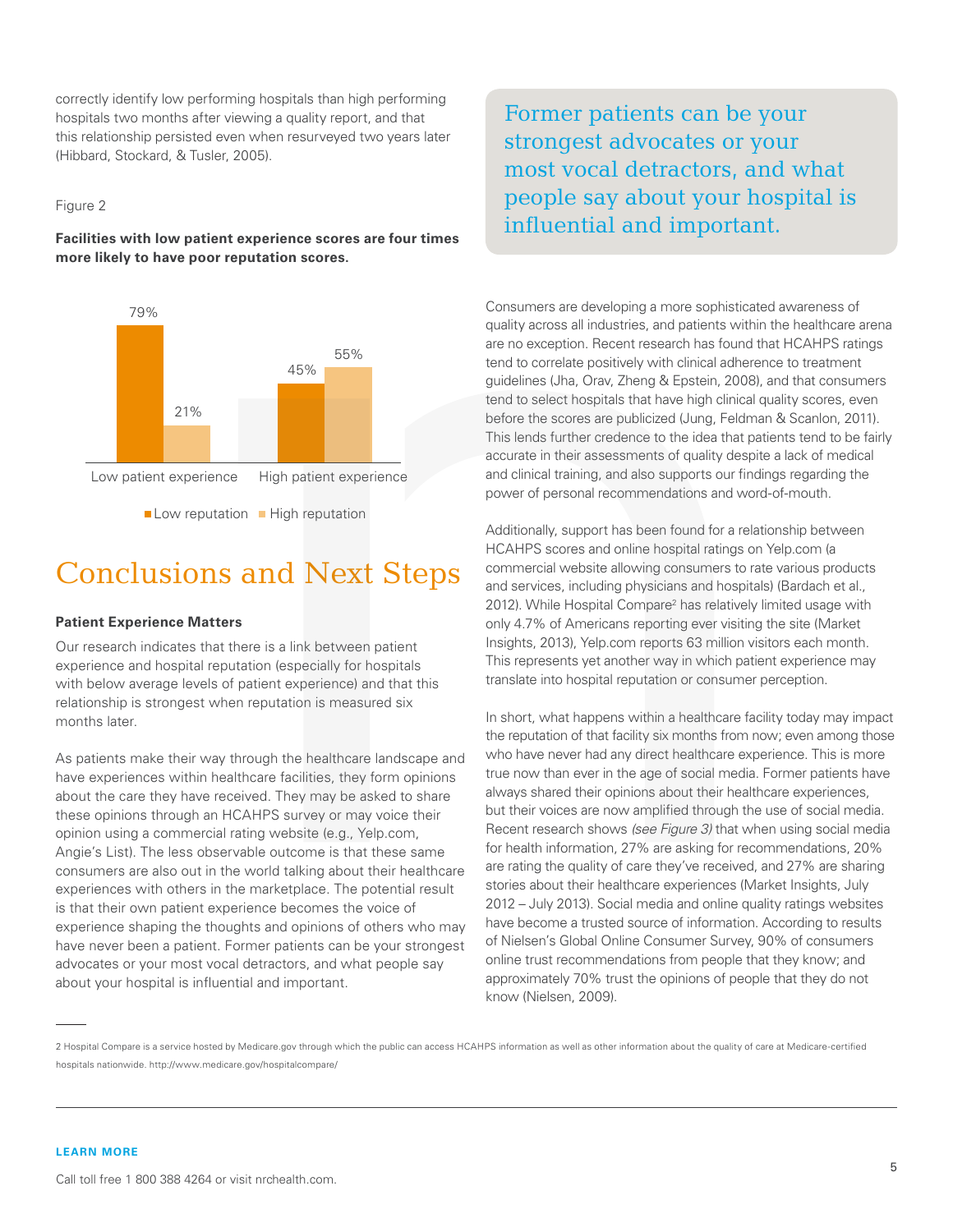### Figure 3

### **Healthcare related social media activities (n = 20,422)**



Source: Market Insights Survey, July 2012 – July 2013, NRC Health.

### **NEXT STEPS**

The importance of patient experience has always been clear. As this research shows, however, patient experience is important not only for quality measurement and accountability, but also because of its relationship to reputation. Figure 4 is designed for healthcare leaders who would like to explore potential improvement strategies based on where their facilities are situated on the continuum of patient experience and reputation.

While we all strive to be in the top right category, scoring well on both patient experience and reputation, the reality is that the majority of facilities will find themselves located in one of the other three groups.

Facilities in the top or bottom groups on the left side would do well to focus on patient experience first and foremost. As we've learned, if the quality of patient experience is low, there is little that can be done effectively in terms of marketing and advertising.

Facilities in the bottom right quadrant (high quality patient experience, but with reputations not reflective of that), should put resources into spreading the word and advertise the strength of their patient experience. It's important that those in the community are made aware of the high caliber care being delivered.



### **Improvement Strategies**

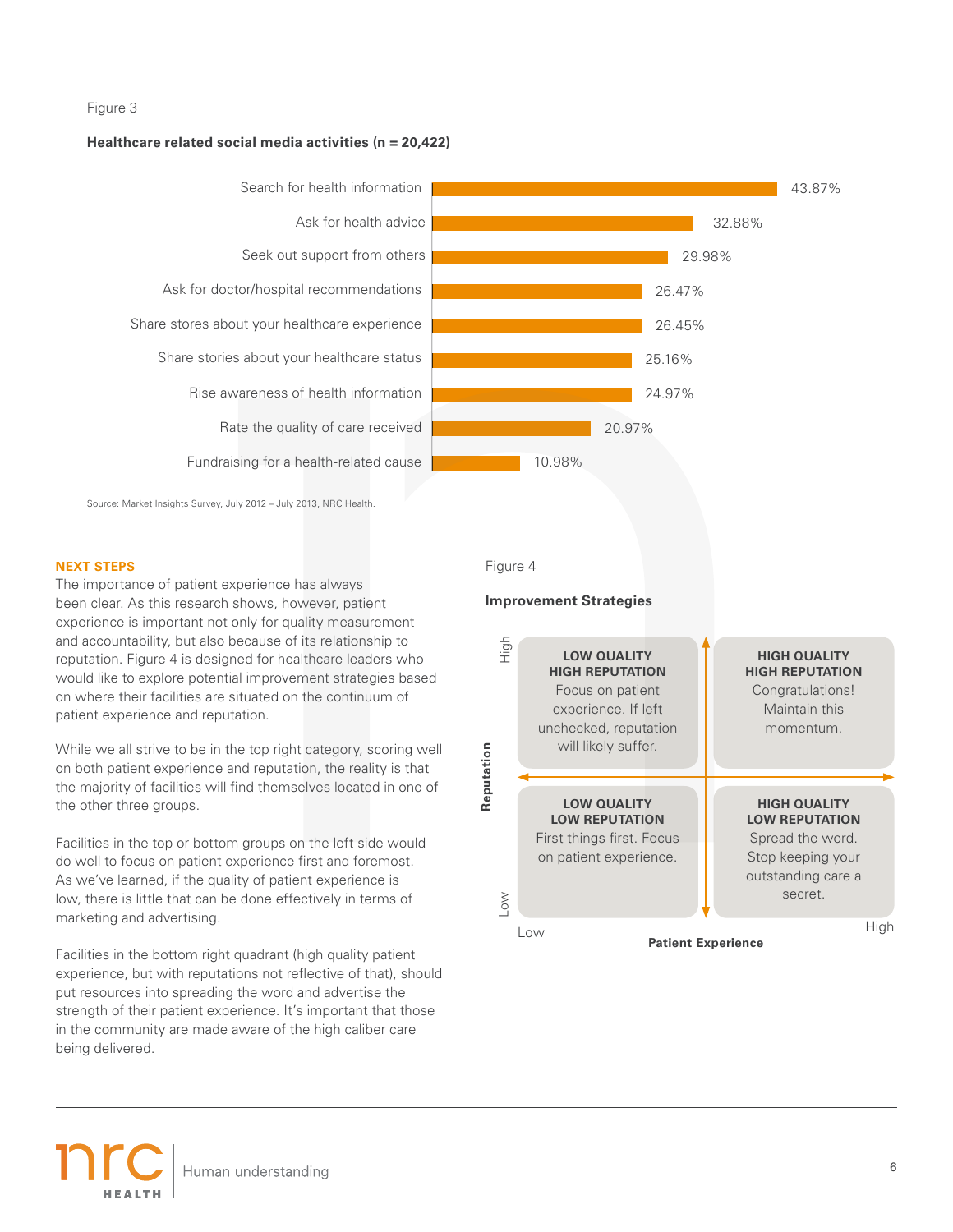### **REFERENCES**

Bardach, N., Asteria-Peñaloza, R., Boscardin, W., & Dudley, R. (2012). The Relationship between Commercial Website Ratings and Traditional Hospital Performance Measures in the USA. Quality and Safety in Health Care, 22, 194-202.

Billian's HealthData: http://www.billianshealthdata.com/

Boulding, W., Glickman, S., Manary, M., Schulman, K., & Staelin, R. (2011). Relationship between Patient Satisfaction with Inpatient Care and Hospital Readmission within 30 Days. American Journal of Managed Care, January 2011. http:// www.ajmc.com/publications/issue/2011/2011-1-vol17-n1/ ajmc\_11jan\_boulding\_41to48/1

Centers for Medicare and Medicaid Services (2013). Hospital Value-Based Purchasing: The Official Website for the Medicare Hospital Value-based Purchasing Program http://www. cms.gov/Medicare/Quality-Initiatives-Patient-Assessment-Instruments/hospital-value-based-purchasing/index. html?redirect=/hospital-value-based-purchasing

Glickman, S., Boulding, W., Manary, M., Staelin, R., Roe, M., Wolosin, R., Ohman, M., Peterson, E., & Schulman, K. (2010). Patient Satisfaction and Its Relationship with Clinical Quality and Inpatient Mortality in Acute Myocardial Infarction. Cardiovascular Quality and Outcomes: Journal of the American Heart Association, 3, 188 – 195. http://circoutcomes. ahajournals.org/content/3/2/188.full.pdf+html

HCAHPS: Hospital Care Quality Information from the Consumer Perspective (Posted 4/18/13). HCAHPS Patient-Level Correlations. http://www.hcahpsonline.org/Files/Report\_ HEI\_April\_2013\_Corrs.pdf

Hibbard, J., Stockard, J., & Tusler, M. (2005). Hospital Performance Reports: Impact on Quality, Market Share, and Reputation. Health affairs (Project Hope), 24(4), 1150-1160. Jha, A., Orav, E., Zheng, J., & Epstein, A. (2008). Patients' perception of hospital care in the United States. New England Journal of Medicine. 359:1921-1931.

Jung, K., Feldman, R., & Scanlon, D. (2011). Where Would You Go For Your Next Hospitalization? Journal of Health Economics, 30, 832 - 841.

Market Insights (July 2012 – April 2013). Social Media Activities. NRC Health.

Market Insights (May 2013). Hospital Compare Utilization: Custom Question. NRC Health.

Nielsen (2009). Global advertising consumers trust real friends and virtual strangers the most. http://www.nielsen.com/us/ en/newswire/2009/global-advertising-consumers-trust-realfriends-and-virtual-strangers-the-most.html

Smith, R. & Fowler, G. (2011). Rate this: Yelp IPO targets \$2 billion. The Wall Street Journal November 9, 2011.



### **ABOUT THE AUTHOR:**

### **KATIE JOHNSON, PH.D.**

Dr. Katie Johnson is the Senior Director of Research and Analytics at NRC Health. In addition to contributing original research, Dr. Johnson leads the Research, Analytics, and CAHPS Compliance teams.

#### **SUGGESTED CITATION**

Dr. Katie Johnson, "The Link Between Patient Experience and Hospital Reputation," NRC Health, Lincoln, NE, February 2014.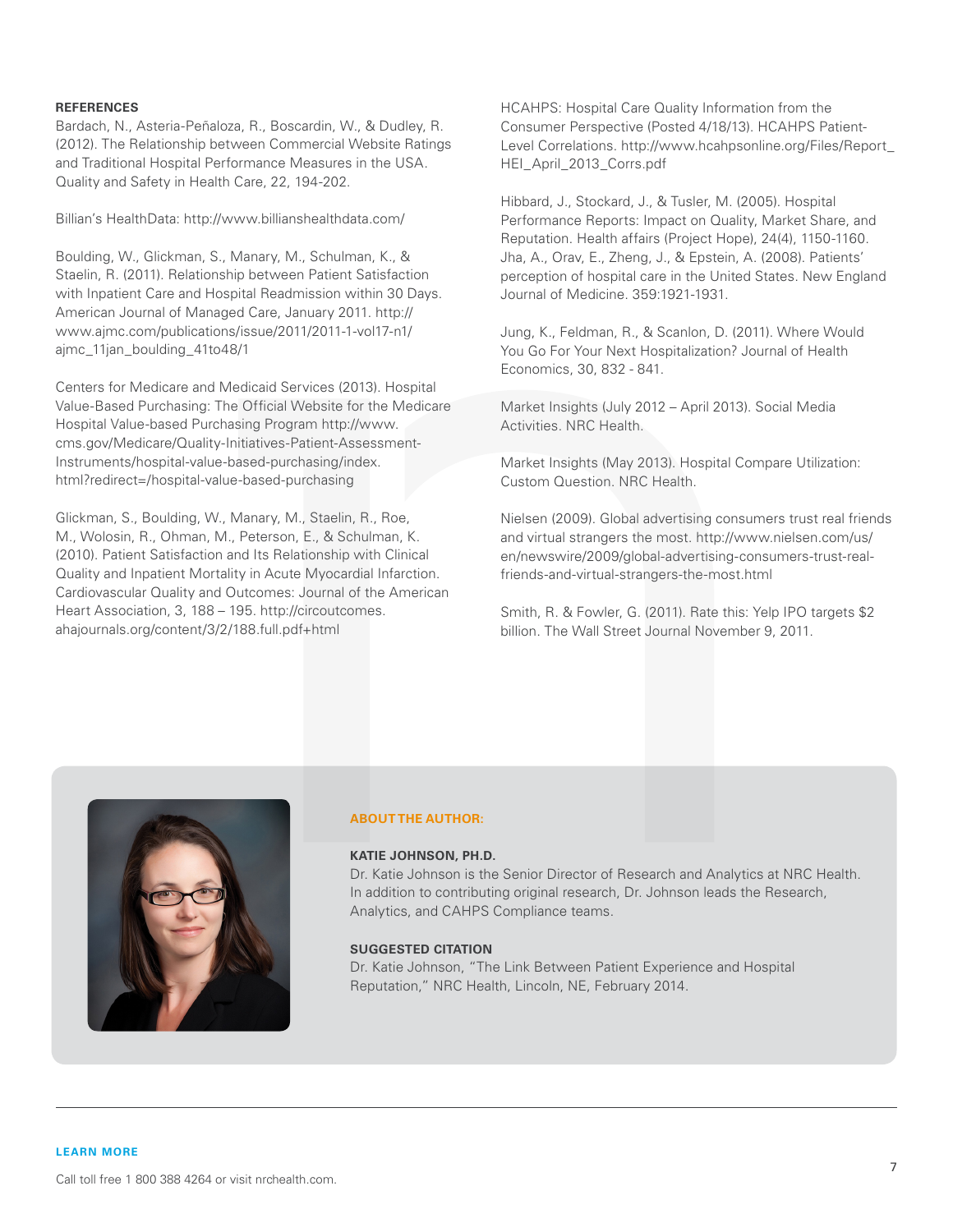### **APPENDIX A**

Consumer Perception Correlates to Patient Experience

| <b>MARKET INSIGHTS</b><br><b>REPUTATION METRIC</b> | <b>CORRELATION TO HCAHPS</b><br>"OVERALL HOSPITAL RATING" | <b>CORRELATION TO HCAHPS</b><br>"RECOMMEND HOSPITAL" |
|----------------------------------------------------|-----------------------------------------------------------|------------------------------------------------------|
| Most Personalized Care                             | $.36***$                                                  | $.41***$                                             |
| <b>Best Accommodations</b>                         | $.35***$                                                  | $.40***$                                             |
| <b>Highest Patient Safety</b>                      | $.35***$                                                  | $.40***$                                             |
| <b>Best Nurses</b>                                 | $.34***$                                                  | $.39***$                                             |
| <b>Best Overall Quality</b>                        | $.33***$                                                  | $.37***$                                             |
| Best Image/Reputation                              | $.31***$                                                  | $.35***$                                             |
| <b>Best Doctors</b>                                | $.30***$                                                  | $.34***$                                             |
| Most Preferred for All Health Needs                | $.28***$                                                  | $.34***$                                             |
| Hospital Website Used Most Often                   | $.28***$                                                  | $.33***$                                             |
| Latest Technology and Equipment                    | $.27***$                                                  | $.31***$                                             |
| <b>Widest Range of Services</b>                    | $.25***$                                                  | $.29***$                                             |
| Best Community Health Programs                     | $.24***$                                                  | $.30***$                                             |
| <b>Hospital Most Conveniently Located</b>          | $.06*$                                                    | $.10***$                                             |
| Care for Those Unable to Pay                       | .02                                                       | .03                                                  |

*\*\*\* p < .001; \*\*p < .01; \*p < .05*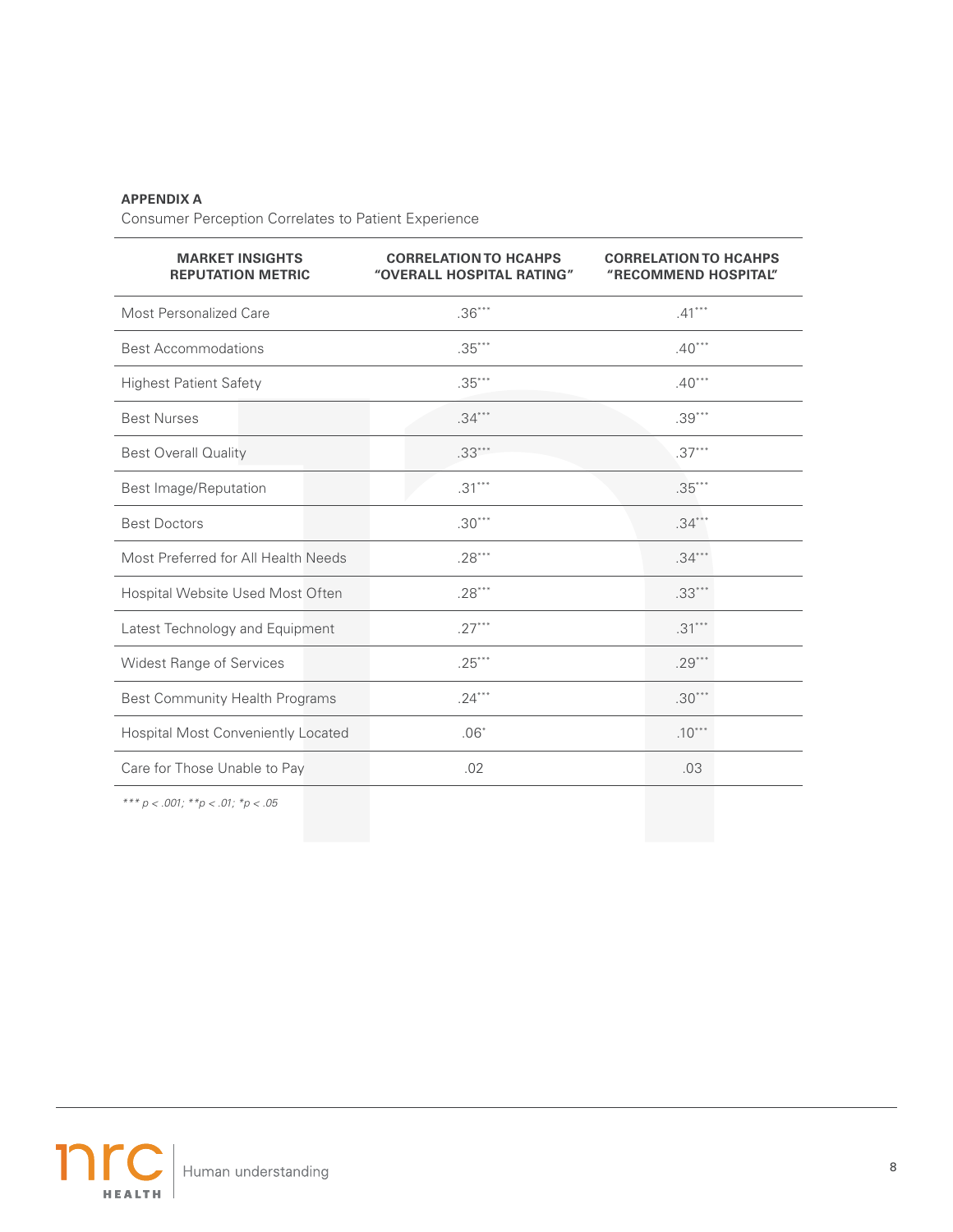

1245 Q Street • Lincoln, NE 68508 Toll Free (800) 388-4264

For 35 years, NRC Health has been committed to achieving human understanding. We enable healthcare organizations to know the people they care for with greater clarity, immediacy, and depth. Our partners are able to illuminate and improve the key moments that define an experience and build trust. Guided by our uniquely empathic heritage, proprietary methods, skilled associates, and holistic approach, we help our partners design experiences that exceed expectations, inspire loyalty, and improve well-being among patients, residents, physicians, nurses, and staff.